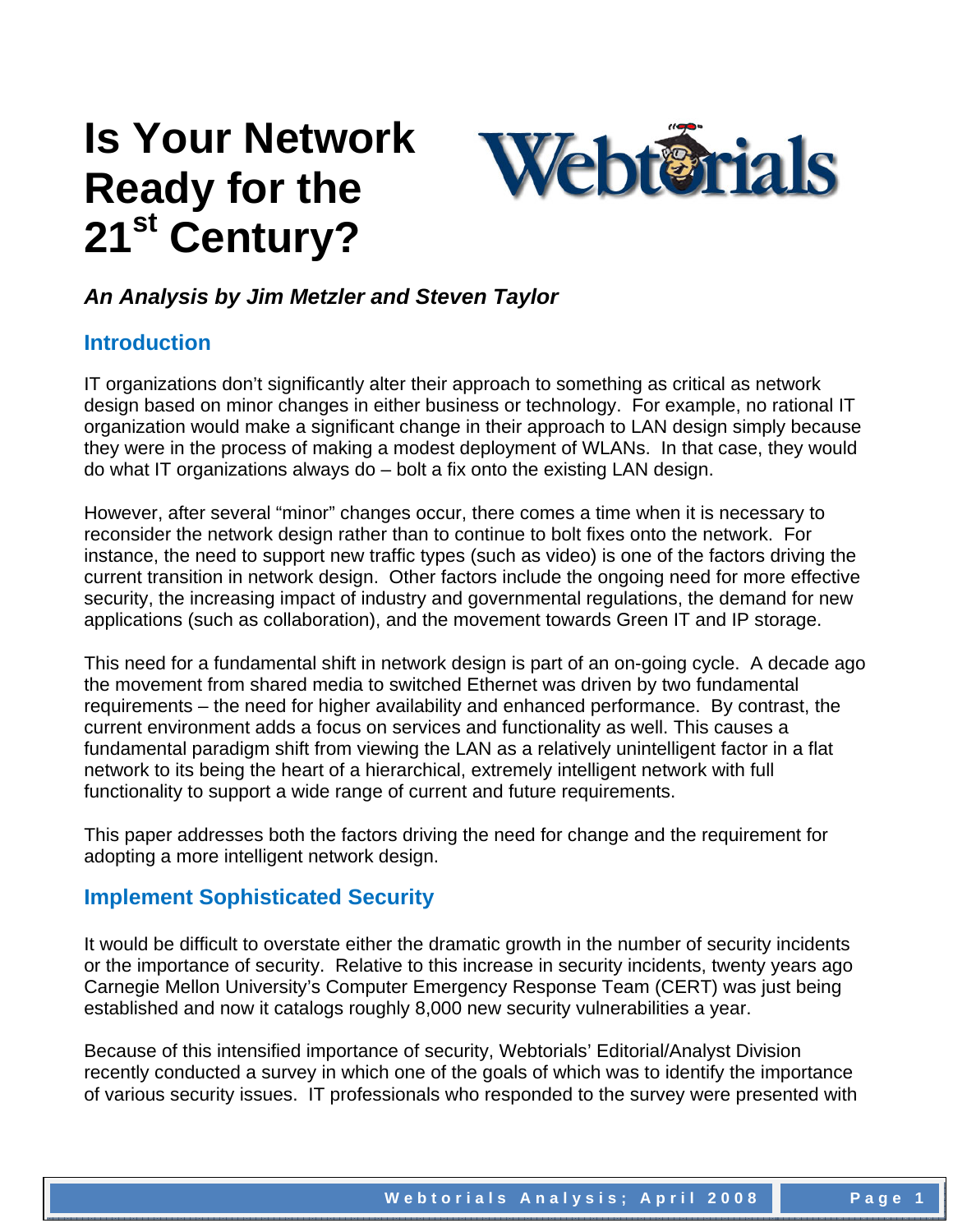roughly a dozen security issues and asked to indicate the importance of those issues. Table 1 shows the five issues that were the most important to the survey respondents. In Table 1, the phrase *criticality index* refers to the percentage of survey respondents who indicated that the issue was important, very important, or critical.

| <b>Issue</b>                                              | <b>Criticality Index</b> |
|-----------------------------------------------------------|--------------------------|
| Implementation and operation of the capability to         | 94.7                     |
| defend against all current security threats               |                          |
| A disaster recovery plan that enables the organization's  | 91.8                     |
| key processes to function after a disaster                |                          |
| Protection against viruses for which there are no current | 88.6                     |
| definitions                                               |                          |
| Providing secure remote access to both employees and      | 88.3                     |
| partners                                                  |                          |
| Applying software patches in a timely fashion with        | 87.5                     |
| minimum resource and system impact                        |                          |

#### **Table 1: The Criticality of Security Issues**

The data in Table 1 highlights the fact that security remains a top-of-mind issue for virtually all IT organizations.

Attaching to the corporate network is one of the *de facto* methods by which people gain access to a company's IT resources. As such, network access must be secured or else all of the company's IT resources are at risk. The difficulty, however, of securing access to the network is complicated by the rapid deployment of a wide range of computing resources – from Personal Digital Assistants (PDAs) to PCs to smartphones – which are being routinely used for a mix of personal and business computing. Furthermore, the applications on these devices often use peer-to-peer communications that bypass traditional security technologies such as firewalls. And while many organizations have developed personnel policies regarding mixed use of company resources for work-related and personal activities, in order for these policies to be effective, a network that can help enforce them must be in place.

Given the overall importance of security as well as the criticality of securing network access, it is mandatory that IT organizations include security as an integral part of their network design. IT organizations that do not make security an integral part of their network design:

- Do not have effective protection against zero day viruses
- Cannot apply patches in a timely fashion
- Cannot control who has access to the corporate resources
- Are at risk to the over 8,000 security vulnerabilities that are discovered each year
- Can not comply with industry and government regulations

In addition, IT organizations must make security an integral part of their network design so that they avoid incurring the extra cost and complexity associated with bolting security-oriented workarounds onto the existing network.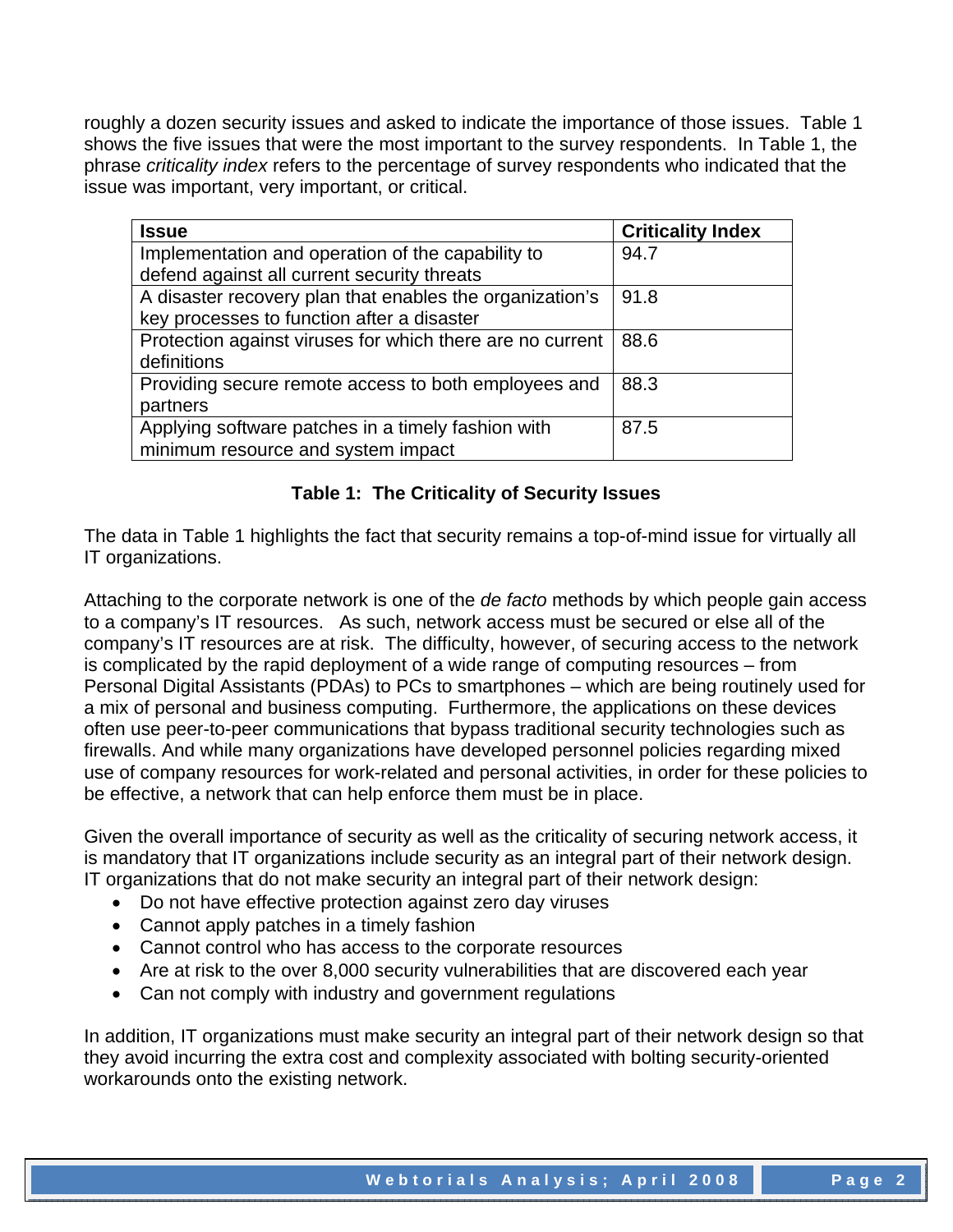# **Compliance with Industry and Government Regulations**

There have been thousands of industry and governmental regulations implemented in the last ten years. Some of these regulations are relatively obscure and industry-specific while others are very well known. Table 2 highlights some of the better-known regulations.

| <b>Regulation</b>                                                         | <b>Impact</b>                                                                                                                                                                                                                                                                                                     |
|---------------------------------------------------------------------------|-------------------------------------------------------------------------------------------------------------------------------------------------------------------------------------------------------------------------------------------------------------------------------------------------------------------|
| Sarbanes-Oxley Act (SOX)                                                  | Requires management to make a written assertion<br>stating their responsibility for establishing and<br>maintaining an adequate control structure and<br>procedures for financial reporting.                                                                                                                      |
| <b>Health Insurance Portability</b><br>and Accountability Act<br>(HIPAA)  | Requires companies in the health care industry to<br>provide administrative simplification, security, and<br>privacy.                                                                                                                                                                                             |
| Payment Card Industry (PCI)<br><b>Data Security Standard</b>              | Defines an expanded set of requirements for the<br>protection of credit-card information, including<br>encryption, access control, physical security and<br>operational audits. This standard requires that a<br>certified auditor test public networks and Web sites<br>frequently and regularly for compliance. |
| System Docket No. R-1128,<br>Office of the Comptroller of<br>the Currency | Requires financial services firms to develop and<br>implement plans for business continuance and<br>disaster recovery (BC/DR).                                                                                                                                                                                    |

#### **Table 2: Key Regulations**

Many of the regulations that have been enacted in the last ten years have a security focus. As such, these regulations are one more reason why IT organizations need to increase the security of the network by adding functionality such as strong authentication, network access control and encryption of data both in transit and at rest. However, as noted in Table 2, some of these standards also include a requirement to conduct regular audits and for higher network availability and throughput in part to be able to support business continuity and disaster recovery (BC/DR).

Failure to comply with industry and government regulations can result in:

- Heavy fines
- Imprisonment
- Loss of corporate reputation
- Loss of customers and partners

No CIO wants to be responsible for the company failing to comply with industry and government regulations just because security is not tightly integrated into the network, or the network is not robust enough to support BC/DR.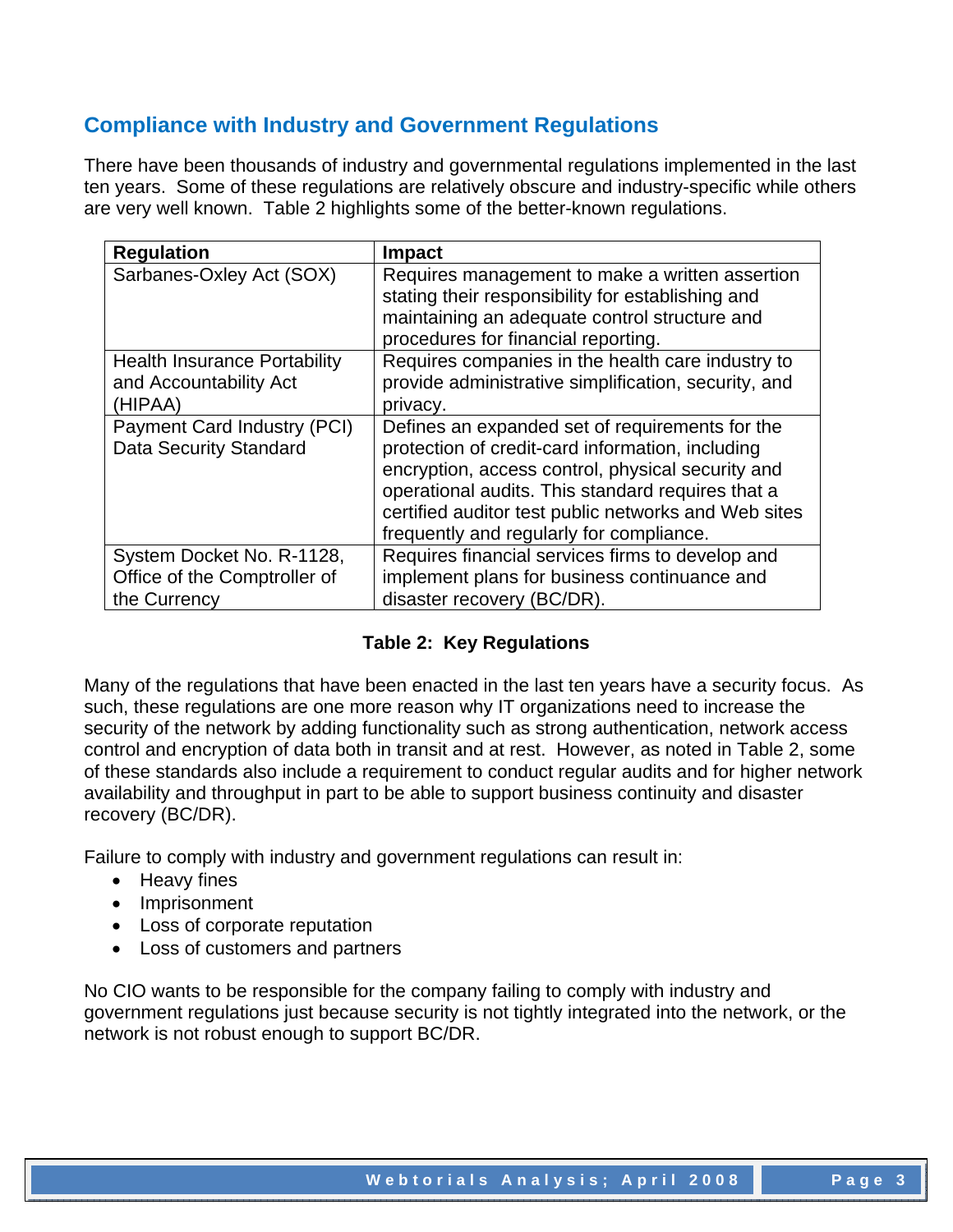# **Support Effective Collaboration**

One of the reasons that collaboration has become so important is that companies today have a more distributed workforce than ever before. In most instances, the productivity of the workforce depends on the ability to work together on common projects as well as the ability to share knowledge and build consensus as quickly and easily as they could if they were all collocated. In addition, most companies have business models that require them to collaborate with a variety of outside entities. This includes any company that has outsourced one or more key business processes, that performs joint development, or that has implemented processes such as supply chain management.

There is a wide range of collaboration tools, including traditional video conferencing as well as telepresence. In addition, Web 2.0 has ushered in a new generation of collaboration tools including wikis and blogs. Web 2.0 has also ushered in a collaborative approach to application development based on mashups $1$ .

Failure to design a network robust enough to support collaboration tools such as video conferencing, telepresence and mashups results in:

- Lower employee productivity
- The inability to effectively interact with outside entities

The impact to the business is subtler than the impact of failing to comply with industry and government regulations. It is, however, just as significant.

# **Implement Wireless LANs (WLANs)**

As demonstrated in recent market research<sup>2</sup>, the vast majority of IT organizations have already deployed WLANs. When many IT organizations initially implemented WLANs they used an overlay design in which traffic flowed between a non-intelligent access point (APs) and WLAN switches through the wired LAN. In this model, the WLAN switches handle encryption, security and QoS policies.

In order to support an increasingly mobile workforce, today's LAN design must support complex tasks such as seamless roaming in a campus environment. As a result, a given user session may traverse multiple access points and switches. In a growing number of situations, WLANs are being deployed in a metropolitan area. A key component of a successful metropolitan area deployment of WLANs is the use of protocols that enable a mesh network design.

The first generation of WLANs was focused on supporting purely data applications. The design focus of WLANs, however, is expanding and now typically includes the requirement to support voice traffic. This requirement drives the need for network performance characteristics that are fundamentally different from the performance characteristics of a data-only network.

l <sup>1</sup> A mashup is a web application that combines data from more than one source into a single integrated tool.

http://en.wikipedia.org/wiki/Mashup\_(web\_application\_hybrid)

<sup>&</sup>lt;sup>2</sup> 2007 Wireless LAN State-of-the-Market Report, http://www.webtorials.com/abstracts/KubernanSOTM07-03.htm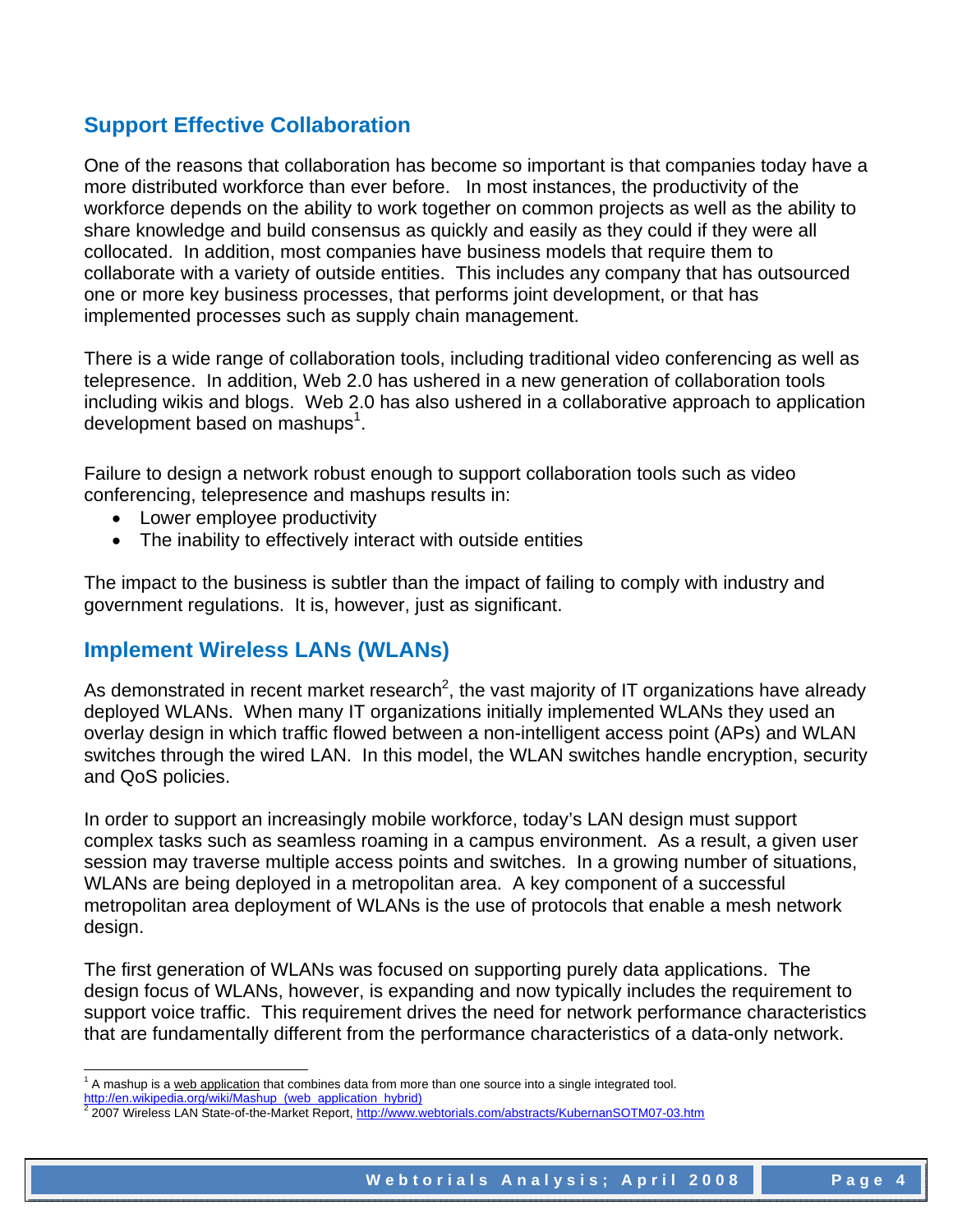For example, the requirement to support voice dictates the need for implementing Quality of Service (QoS) in the LAN. In addition, it is becoming increasingly common to use dual mode phones. As a result, another requirement driven by the need to support voice is the ability to support a smooth handoff between a WLAN and a cellular network.

An overlay WLAN design with non-intelligent APs will not support demands such as:

- Roaming
- Mesh networks
- Dual mode phones
- QoS
- New technologies such as 802.11n

# **Deploy Network and Application Optimization**

A recently released extensive report<sup>3</sup> highlights that application performance is a top-of-mind issue for virtually all IT organizations. One of the factors that complicates the task of ensuring acceptable application performance is the fact that the majority of IT organizations are consolidating servers out of branch offices and into centralized data centers. In addition, many organizations are also reducing the number of data centers they support.

The combination of server consolidation and data center reduction results in the vast majority of users accessing an application over a lengthy WAN link. Typically, lengthy WAN links have high levels of delay, jitter, and packet loss, all of which can contribute to poor application performance. Further complicating the issue is the fact that server consolidation typically results in protocols such as CIFS (Common Internet File System) running over the WAN. CIFS, which was designed to run over a LAN, is a chatty protocol. In particular, CIFS decomposes all files into smaller blocks prior to transmitting them. The server sends each of these data blocks to the client where it is verified and an acknowledgement is sent back to the server. The server must wait for an acknowledgement prior to sending the next data block. As a result, opening a file that would take a fraction of a second before consolidating servers would take tens of seconds after the server consolidation.

Historically IT organizations have responded to performance problems by adding WAN bandwidth. While there are situations in which that is the right approach, adding WAN bandwidth does have two significant limitations. First, adding WAN bandwidth can be expensive. It might, for example, be less expensive to add compression and caching functionality to the network. The second limitation is that in many cases adding WAN bandwidth does not result in acceptable performance. For example, assume that a file was being opened over a WAN and that CIFS decomposes the file into 200 blocks. Further assume that the round trip WAN delay is 100 ms. Then, independent of the bandwidth of the WAN link, it will take at least 20 seconds to open the file. The time it takes to open the file, however, can be reduced significantly by adding functionality such as look-ahead and spoofing to the network.

<sup>&</sup>lt;u>。</u><br>3 The 2008 Application Delivery Handbook, Jim Metzler, <u>http://www.webtorials.com/abstracts/Kubernan2008handbook.htm</u>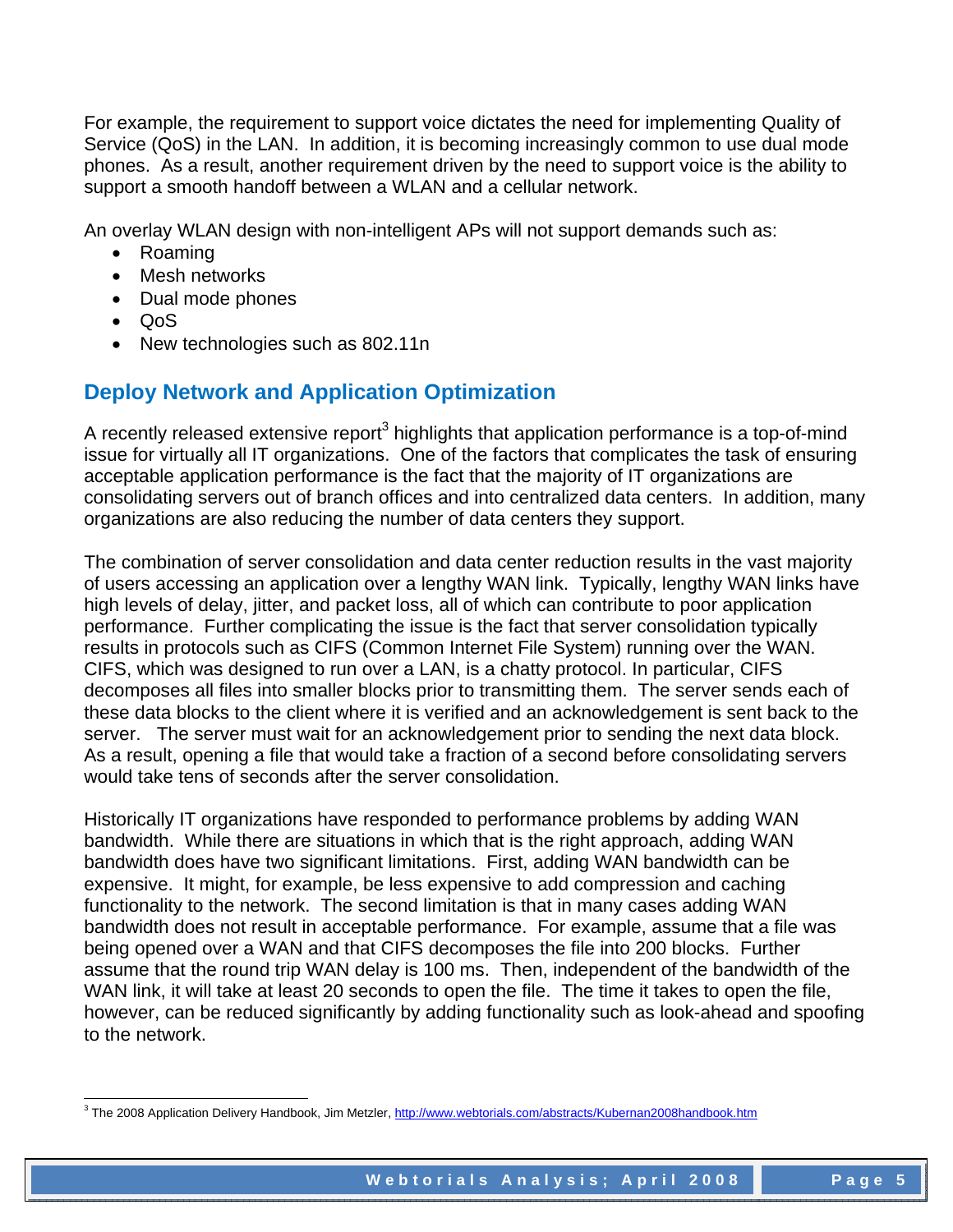As noted, the majority of organizations are consolidating servers and reducing the number of data centers. The network needs to be upgraded with functionality<sup>4</sup> that will allow it to support BC/DR and collaboration. This functionality includes having the network be able to recognize applications and prioritize them based on their business criticality and time sensitivity. Not upgrading the network with this functionality creates the real possibility that the organization will:

- Overpay for its WAN
- Be unable to consolidate its servers into centralized data centers
- Be unable to reduce the number of data centers
- Experience degraded application performance
- Be unable to control what applications transit the network
- Pay more to support initiatives such as BC/DR
- Experience degraded server availability and performance
- Be unable to support collaboration

# **Enable New Application Architectures**

 Webtorials' Editorial/Analyst Division recently presented over 200 IT professionals with this question: "Which of the following best describes your company's approach to using new application architectures such as Services Oriented Architecture (SOA), Rich Internet Applications (RIA), or Web 2.0 applications including the use of mashups?" Their responses are shown in Figure 1.

The same group of IT professionals was then asked to indicate how their



company's use of those application architectures would change over the next year. Their responses are shown in Figure 2.

l  $4$  An extensive discussion of the required functionality can be found in The 2008 Application Delivery Handbook, pages 24 – 42, http://www.webtorials.com/abstracts/Kubernan2008handbook.htm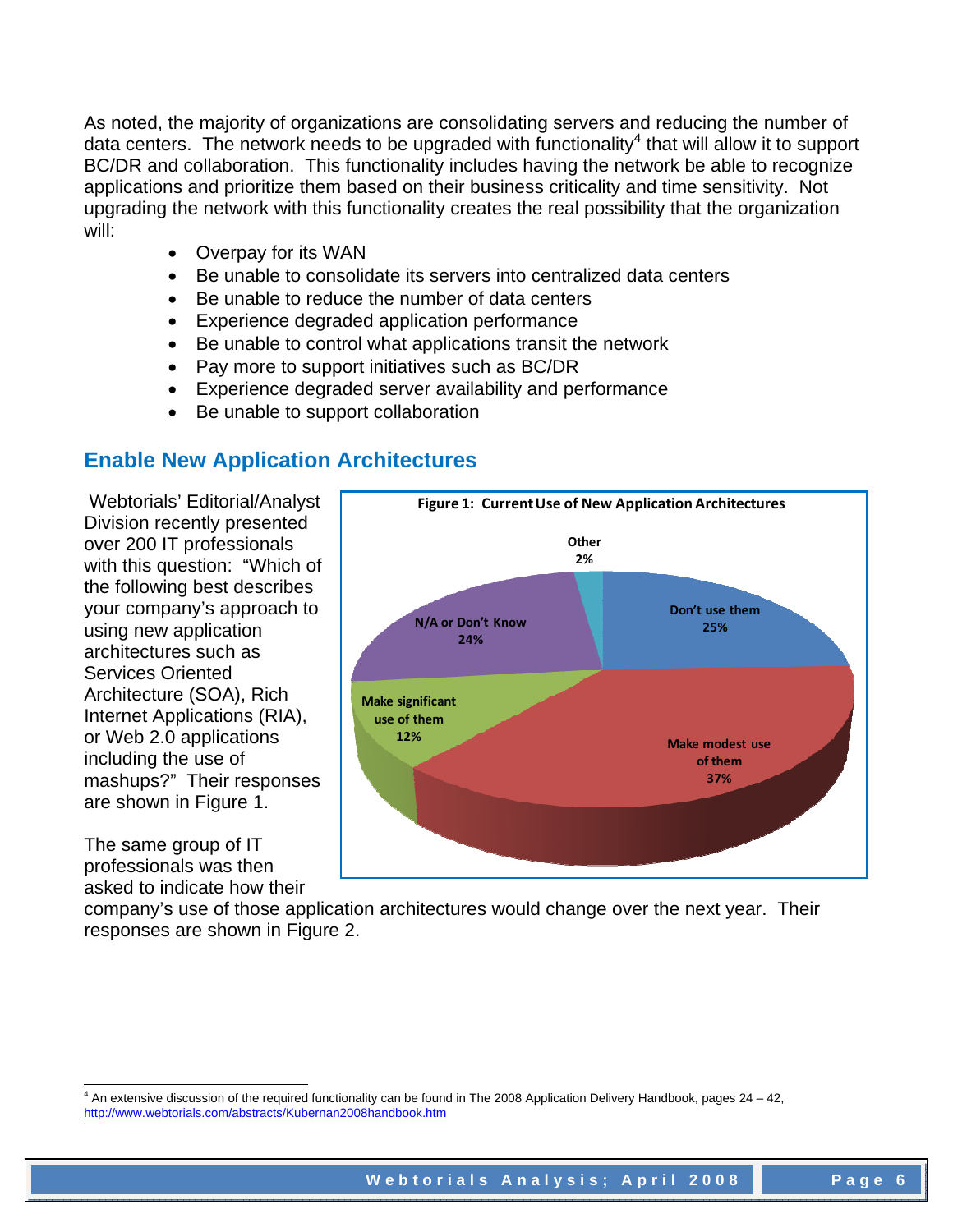

The data in Figures 1 and 2 demonstrates the great interest in the emerging application architectures. These new application architectures will make significant demands on the network. For example, a Rich Internet Application is typically designed around multimedia. The associated network challenge is to redesign the network to support multimedia in a way that allows an RIA to achieve its goal of creating a

personalized experience to both increase customer satisfaction and make users more productive.

One of the reasons why companies deploy an SOA is that it helps make the business more agile. As part of an SOA, an application comprises a number of Web services. These Web services typically reside on separate servers that may or may not all be in one data center. In order to not degrade application performance, the network must provide a level of performance to those Web services that is equivalent to what they would receive if they all resided in a single server.

Similar to the SOA challenge, the network must provide a level of performance to Web 2.0 mashups that is similar to what it would receive if the components of the application resided in a single data center.

If IT organizations fail to upgrade their networks to provide the performance and QOS required to support emerging application architectures, their companies will not be able to reap the benefits of these new applications. In particular, these companies will not be able to:

- Increase customer satisfaction
- Become more agile
- Increase customer productivity

### **Migrate to Green IT**

"Green IT" refers both to using IT to conserve energy and to using computing resources efficiently. It also refers to the reduction of carbon emissions and the appropriate handling of hazardous waste. Green initiatives not only benefit the environment, but they significantly reduce operating costs. Additionally, companies are increasingly under pressure from their customers to do business with other "Green Companies."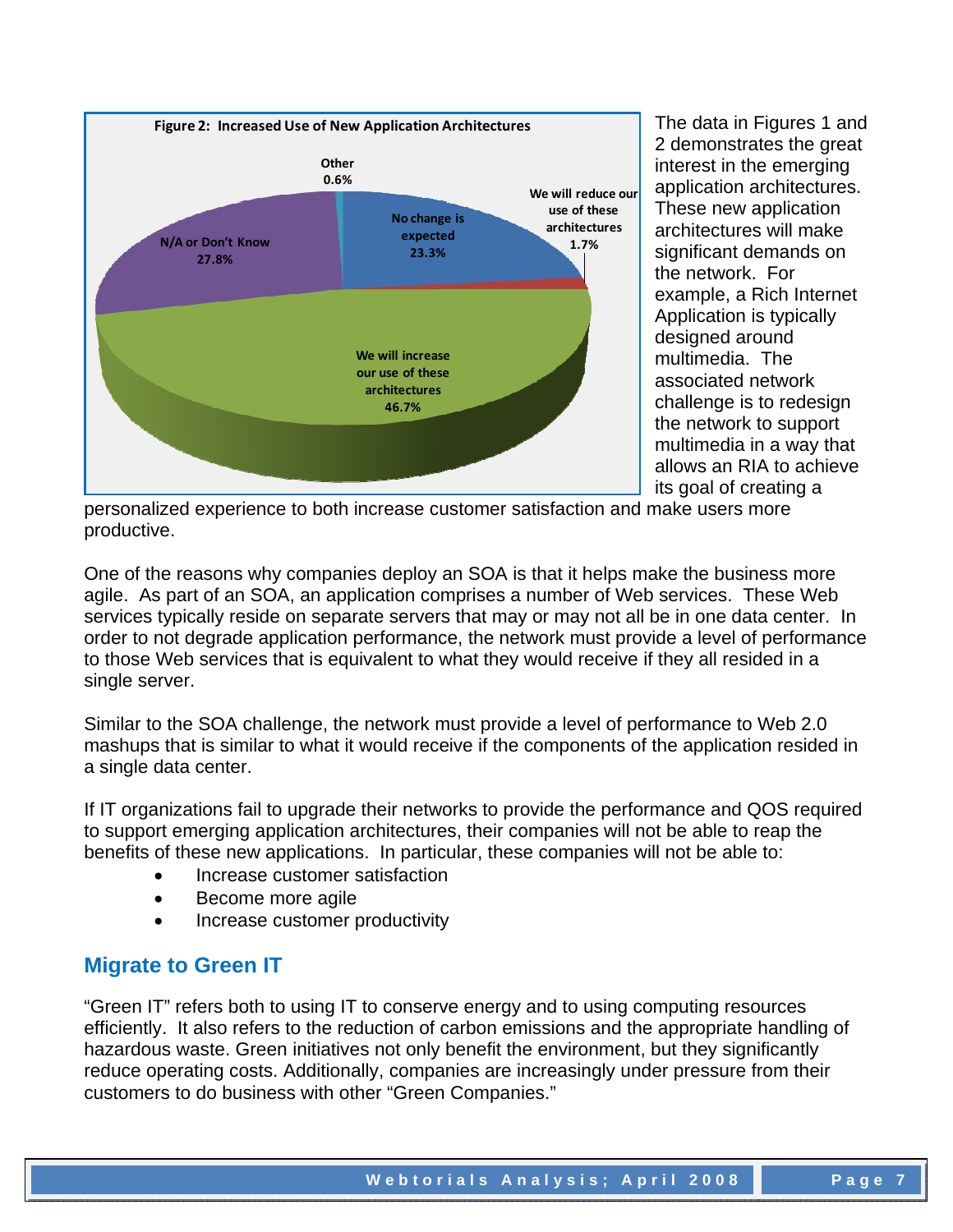IT organizations can implement green solutions in any part of the IT infrastructure. Many IT organizations start in the data center and focus on conservation and efficiency in network equipment, power systems, servers, storage, cooling systems, etc. However, significant efficiencies can also be found in branch offices, such as the integration of multiple network elements into small branch office routers resulting in lower power consumption.

There are many aspects of a network design that lend themselves to energy efficiency. For example, having a network that can support collaboration and hence reduce the carbon emissions associated with travel is one example. Other examples include implementing a network design that has a reduced number of network devices and implementing devices that are themselves highly energy efficient.

Failure to design the network to support green initiatives will not have an immediate dramatic impact. It will, however, have a big impact over the long term. In particular, IT organizations that do not implement green IT will:

- Continue to cause unnecessary harm to the environment
- Incur higher operating costs
- Cause their company to lose revenue

# **Implement IP Storage**

The demand for storage is increasing, and is expected to grow for the foreseeable future. There are many factors driving the increasing need for storage. For example, the network is being used to store engineering and scientific data, including things like medical imaging, as well as to host videos, which are increasingly used for distance learning. Regulatory requirements are driving the need for increased storage. As a case-in-point, the Securities and Exchange Commission requires that all stock brokers keep complete records of all communications with clients. This necessitates that all phone calls are recorded and all email is archived.

While the estimates of the rate of growth in the demand for storage vary, the general consensus is that storage is growing at least forty to fifty percent per year. At this rate of growth, the demand for storage doubles roughly every eighteen to twenty-four months. One of the ways that some IT organizations are managing the cost of storage is by implementing a storage area network (SAN). A SAN enables a company to share storage among systems and hence increases storage utilization.

A SAN was traditionally built using Fibre Channel, which is an expensive and complex technology. To overcome the limitation of Fibre Channel, many IT organizations are beginning to use IP in the SAN instead of using Fibre Channel. The benefits of this approach have been well documented<sup>5</sup>. For example, redesigning the network to support IP storage:

- Reduces complexity based on leveraging common network hardware
- Reduces cost based on the price/performance of IP vs. Fibre Channel
- Enables interconnecting SANs

l <sup>5</sup> Who's using IP Storage, and why? http://www.infostor.com